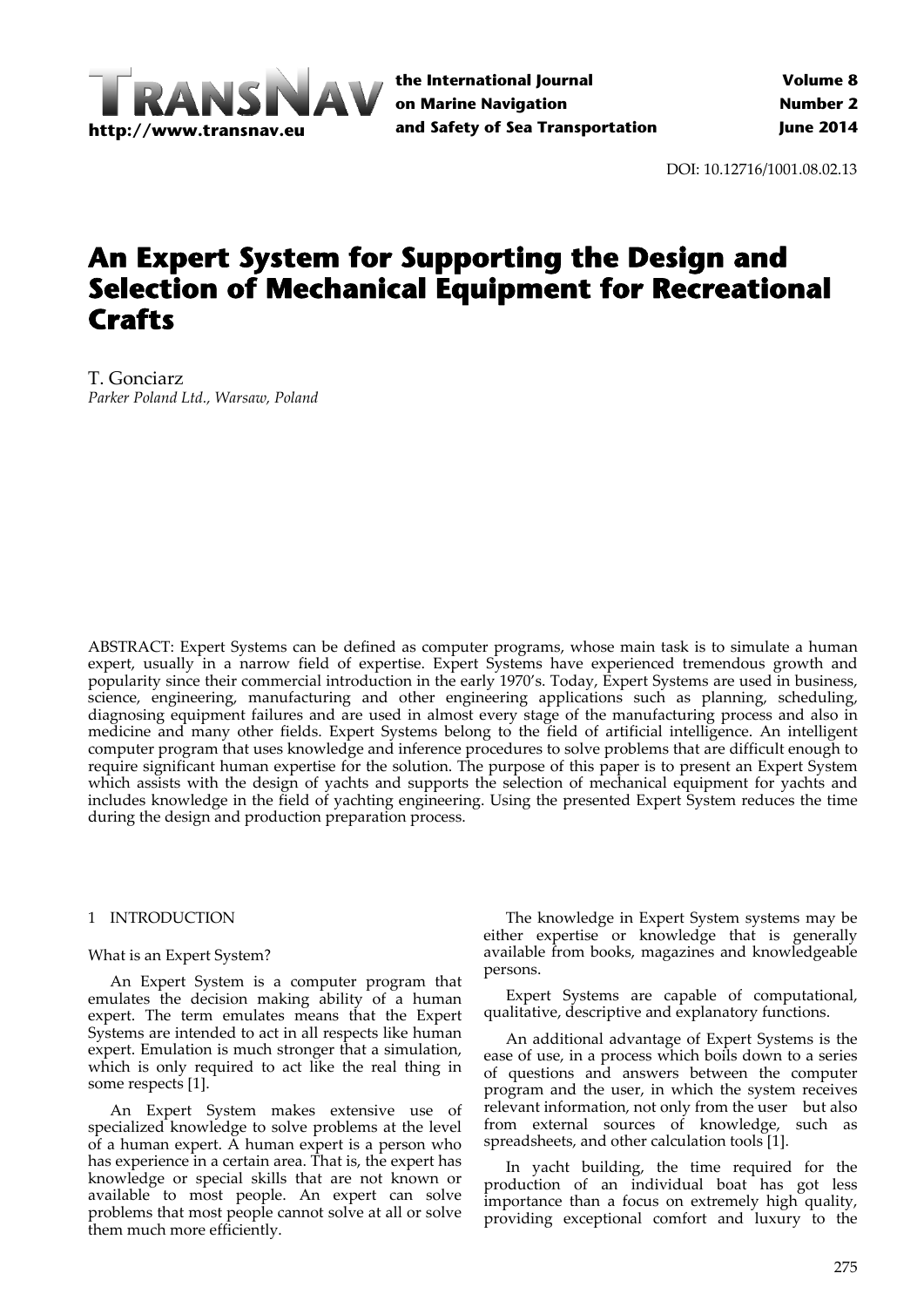owner and his or her guests with state of the art furnishings and equipment. This equipment will include electronic and hydraulic systems providing the ability to control and maneuver the vessel in adverse conditions with a little or no stress and with a very small crew.

Very often the reputation of the boat building company is the determining factor in setting the boat's final price and producing the order to proceed with design completion and construction.

A common practice of boat manufacturers is to select individual items of equipment from recommendations in catalogs, which may well be weighted to specify all items to be "safe" in terms of strength and power output, but which may also be unnecessarily heavy and expensive. This has the potential for increasing the final cost of the yacht, and in some cases such as diesel engines for bringing about premature failure as a result of excessive low power and low temperature operation.

It is typical for inland yachts that often are used small diesel and petrol engines.

Conversely, selecting under‐sized or under‐ powered components will lead to frequent breakdowns, early replacements, and in extreme situations, may endanger the lives and safety of the people on the vessel.

Yacht manufacturing costs are also greatly affected by excessive expenditures for labor to install oversized equipment, well intended to ensure the safety of the yacht and ensure the comfort of its use. A fully developed Expert System will help to choose, customize and calculate the required materials and equipment for safety, comfort and cost control. In other words, the information provided by such an expert system may affect all costs, causing the final product of the to be much lower while maintaining the desired comfort and capabilities required in the completed yacht. In addition, the use of this Expert System will mean that production will be smooth and efficient.

# 2 ABOUT EXPERT SYSTEMS

An Expert System is a computer program, which contains knowledge about a specific and usually narrow field. The system has a capability to solve problems comparable with that of a human expert in the same field of knowledge – it is a computer software designed to solve problems that require specialized knowledge. Expert Systems belong to the field of artificial intelligence, which is the study of issues including fuzzy logic, evolutionary computation, neural networks, artificial life and robotics. Artificial intelligence is a branch of computer science, the object of which is to study the rules of human behavior and intelligence, to create formal models of that behavior and human thought processes and, as a result, to create computer programs that simulate the behavior and intellect of humans [2].

The starting point to development of the Expert System is analysis of the process of preparation of production [3].

The main idea is to create programs, which, when knowledge and reasoning techniques are introduced, can generate answers similar to those that would be provided by a highly experienced or educated – experience is nit equal to engineering or design knowledge human being. In effect, you will use the system to access the human expert's knowledge and experience through the user interface of the computer or other device running the program. The user of this service asks questions and receives answers and explanations presented in various forms, such as: text, video, sound, photo, figure, scheme [3].

## 2.1 *Advantages of Expert Systems (Why not to try to link that with yacht design)*

- Increased availability. Expertise is available on any suitable computer hardware. An Expert System can be considered to be a mass production of expertise.
- Reduced cost. The cost of providing expertise per user is greatly lowered.
- Reduced danger. Expert Systems can be used in environments that may be considered hazardous to a human.
- Permanent. The expertise is permanent. Unlike human experts who might retire, quit or die. (not fully true- equipment and engineering solutions do have own life and can be replaced by new products, software needs updating or conversions as the computers can fail to work  $$ i.e could be dead as well)
- Multiple expertise. The knowledge of multiple experts can be made available to work simultaneously and continuously on a problem day or night.
- Increased reliability. Expert Systems increase confidence that the correct decision was made by providing a second opinion to a human expert or break a tie in case of disagreements by multiple
- human experts.<br>Explanation. The Expert System can explicitly explain in detail the reasoning that led to a conclusion. A human however may be too tired, or unwilling or unable to do this all the time. This can increase the confidence that the correct decision was undertaken.
- Fast response. Fast or real-time response may be necessary for some applications. depending on the software and hardware used, an Expert System may respond faster and is more readily available than a human expert.
- Steady, unemotional, and complete response at all times. This may be very important in real time and emergency situations when a human may not operate at peak efficiency because of stress or fatigue.
- Intelligent database Expert Systems can be used to access a database in an intelligent manner.
- Intelligent tutor. The Expert System may act as an intelligent tutor by letting the student run sample programs and explaining the system's reasoning [4].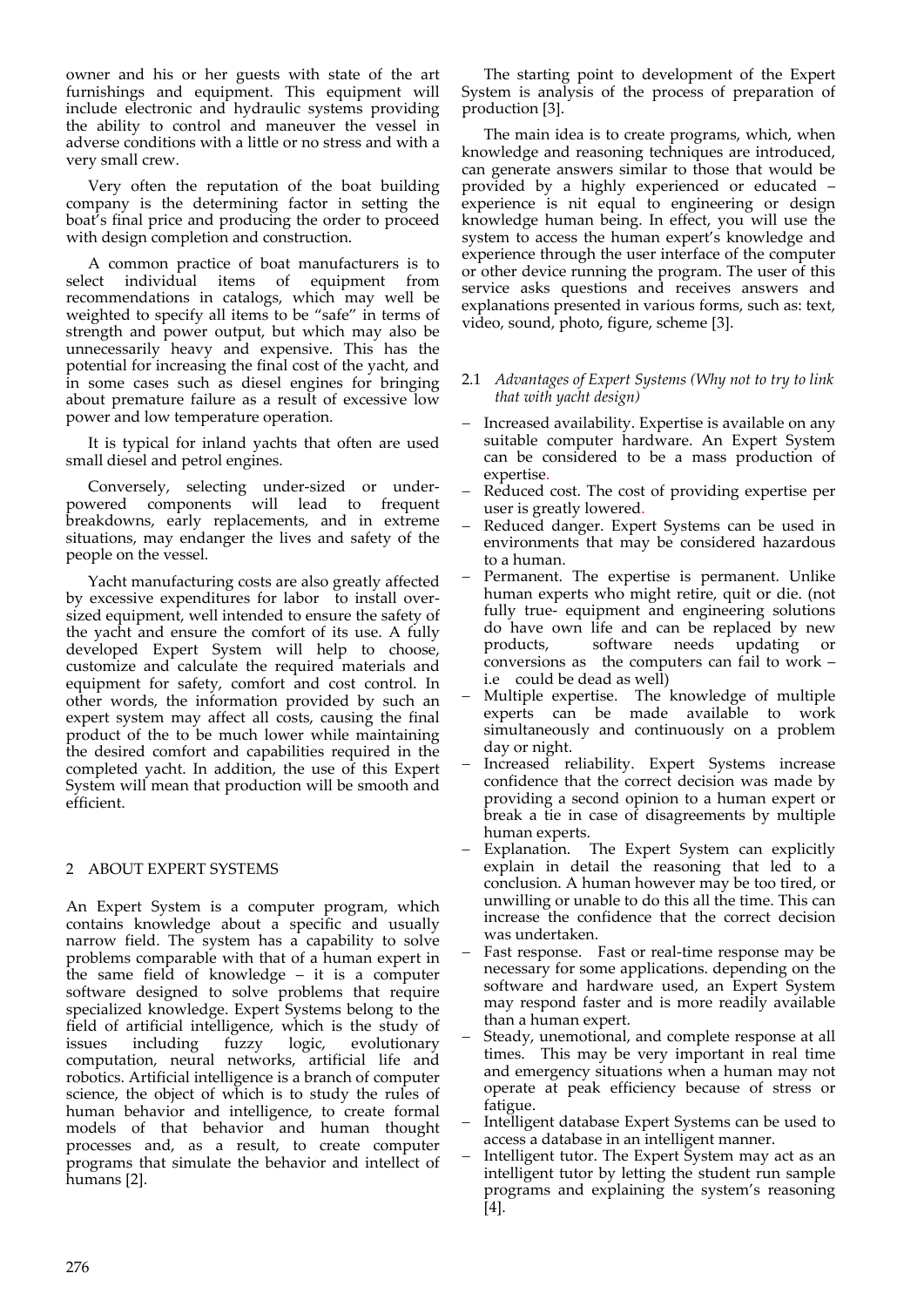## 2.2 *Disadvantages of Expert Systems*

- Answers may not always be correct. Experts often make mistakes, so it can be expected that Expert Systems will also make mistakes. These errors could be quite costly at times.
- Knowledge limited to the domain of expertise. Expert Systems always endeavor to deduce a solution, regardless of whether or not the problem at hand is within the system's field of expertise. They have limited knowledge of what they know and when they know it. As a result of this misleading or incorrect answers may be generated, which an unsuspecting user may take as fact. A human expert, in contrast, will know the limits of their abilities and knowledge, and as a result they will not try to solve problems outside of their expertise.
- Lack of common sense knowledge can be difficult to represent in expert systems. Some measure of common sense can be represented but it must be done explicitly.
- Expert Systems can provide an excellent approach for solving a large class of problems, but each application must be chosen carefully so this technology is appropriately applied [4].

# 2.3 *Expert Systems in Manufacturing*

Expert Systems have been used in manufacturing for a wide variety of applications. Expert Systems have been used in manufacturing automation for a number of years. The initial systems developed by the research community or by early adopters of the technology provided some significant paybacks and created an initial enthusiasm for the technology. Expert Systems have a great deal of opportunities for implementation into manufacturing, such as scheduling and forecasting, simulation, process modeling, and resource allocation, diagnostics, process control and planning, quality and safety, pricing, packaging, and customizing. These areas can all be divided up again so there are hundred's of possibilities out there for any type of manufacturing [5].

#### 3 STRUCTURE AND DESCRIPTION OF THE PRESENTED EXPERT SYSTEM WHICH CAN BE USED AS A SUPPORT OF YACHT MANUFACTURING PROCESSES

Recreational craft, to which Expert Systems can be applied, include sailing yachts, displacement‐hull motor boats and planning motor boats.

The inspiration to create such a system is the fact that the Polish market does not contain too much detailed literature describing problems in design of yachts, engineering production of yachts. There is no Expert System supporting the yacht design and manufacturing process. There is a strong demand for materials presenting practical knowledge in field of yacht design and manufacturing but so far, no Expert System has been developed in Poland, and perhaps the world, to assist in that design and production

process – no yacht designer or manufacturer in Poland uses such software.

The described Expert System has been built as an application of the PC-Shell computer tool, an independent tool for construction of Expert Systems [6]. It combines various methods of solving problems and knowledge representation. It can be used in any field, hence the range of its applications is very wide. The PC‐Shell is mainly predisposed to solve the problems of the diagnostic and classification and interpretation of data [6].

Using Expert Systems boils down to the supply of facts or other information to the Expert System where, on this basis, the expert answer is presented [6].



Figure 1. Schematic diagram of the presented Expert System

#### 3.1 *Knowledge base (yacht design and construction )*

A knowledge base contains facts and rules which are necessary to solve the problem in a specific field. The facts are sentences that mean for example: sailing vessel has a length of 15 meters. This fact can be represented as a relationship between certain objects and characterized with different features. Besides it in the knowledge base can be other objects such as displacement for motor boats or planning‐hull power boats.

An important feature of the system is the possible of parameterization of the knowledge bases. With this solution the dynamic changes of selected values (parameters) in the knowledge base, take place without any changes in the source code of the base [7]. A good example of the application of parameterization mechanism can be a knowledge base in which we test some values of some indicators such as how to choose the correct bow and stern thruster for the vessel depending on the length of the hull at the water line. At the same time, some threshold values can be variable, depending on the case. For example, you can evaluate several different indicators of a boat depending on its destination [7].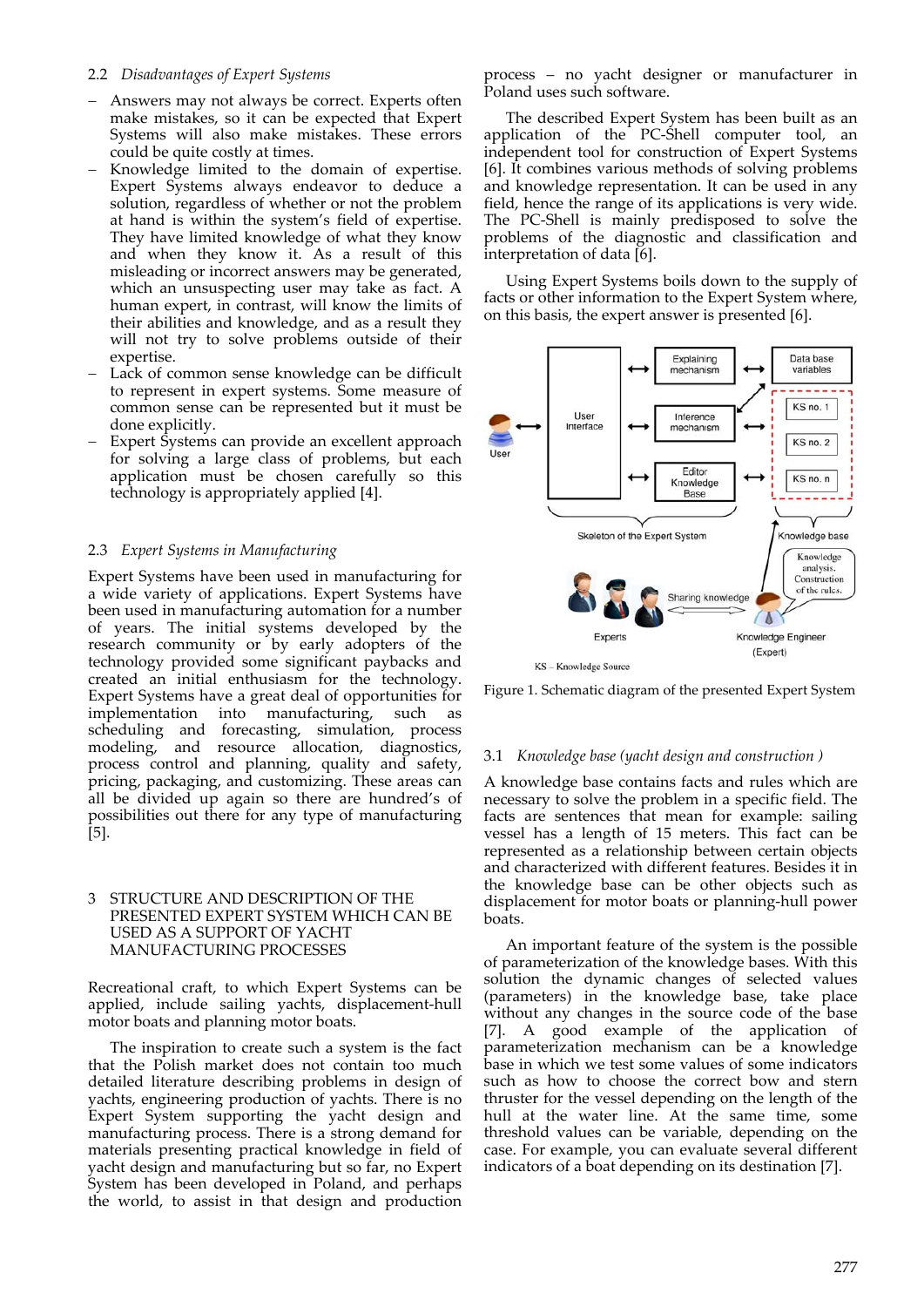## 3.2 *Data base (knowledge sources)*

The described Expert System has been built as an application of the PC‐Shell, which is a hybrid system of array architecture. With such a structure, to solve the problems, it can utilize multiple knowledge sources [7].

Typical knowledge source in the system of the array architecture is a knowledge base. In the presented Expert System we can use any number of knowledge sources.

A reference to the sources of knowledge can be made in the main program (control block) by using the appropriate instructions. It is also possible to use the same knowledge source by many different applications that use it to solve the same problem [7].

The presented Expert System includes sources of knowledge in the field of engineering yachting. The program has the following knowledge sources such us: marine diesel engines, stern gear systems, exhaust systems, fuel systems, fresh water systems, waste water systems, maneuvering systems, hydraulic steering systems, anchoring systems [7].

# 3.3 *Data base variables*

It is an (auxiliary) data base that stores the conclusions obtained by the system during its operation. This data base allows you to reconstruct how inference system works and present it to the user (by means of) the explaining mechanism [7].

#### 3.4 *Editor knowledge base*

This editor allows you to modify the knowledge contained in the system, thanks to this, extension of the Expert System is possible [7].

#### 3.5 *Inference mechanism*

The task of the inference module is to solve problems by using the knowledge contained in the knowledge base. For this purpose we use appropriate inference procedures. The current version of the system provides only backward chaining [7].

Backward chaining often takes the form of verification of hypotheses, it proceeds from the rules to the facts. In practice, this is done in such a way that the system tries to agree the hypothesis with a factor a rule(facts take precedence). If they fail to agree the system searches the next fact or the rule, and repeates surgery consultation. The system is fitted with are currence. It provides, inter alia, finding all the available solutions of a certain problem [7].

# 3.6 *Explaining mechanism*

This mechanism allows, at the user's request, to explain why such a system gave no other answer, or why a system asked you a specific question

This system provides four kinds of explanations: "How?", "Why?  $\cdot$ ", "What it is?" and a metaphor [7].

#### 3.7 *User interface*

The user uses the system by communicating with it through the user interface, which is used to communicate with the program. The user asks questions, provides information and receives answers and explanations which can be presented in various forms, such as text, video, audio, image, drawing, diagram [7,8].

In addition, the presented system includes module calculations, such as calculation of the theoretical maximum speed of the displacement hull , the choice of engine power for the boat, the choice of water lock, calculation of the force acting on the steering wheel, thruster power selection, calculation of the maximum pull of the windlass.

## 4 KNOWLEDGE BASE DESCRIPTION OF THE PRESENTED EXPERT SYSTEM

The presented Expert System displays a knowledge of the following subjects:

- Calculation of the theoretical maximum speed of displacement boat
- 2 Engine and around the engine
	- the engine power calculator for displacement boats
	- the engine power calculator for planning boats
	- calculator for selection of a water lock
	- cooling system
	- fuel system
	- wet exhaust system
	- engine assembly Movie
- 3 Stern gear systems
	- construction of the drive line
	- selection of the diameter of the drive shaft
	- selection of the numbers of bearings supporting the drive shaft
	- selection of the type of coupling
- 4 Transmissions (This part refers to gearboxes and couplings)<br>- Technodrive
	- (US/German manufacturer of water craft drives used also in yachts)
	- ZF (ZF Marine Srl in Padova pleasure crafts eqp manufacturer)
	- and many others
- 5 fresh water system (should include a potable water system – for selection of desalinator)
- waste water system (sanitary water piping)
- 7 power hydraulic steering system
	- single steering position
	- dual steering position
	- dual steering position + autopilot
	- calculation of the force acting on the rudder with balance section
	- calculation of the force acting on the rudder without balance section
- 8 maneuvering system
	- selection of thrusters (bow thruster and stern thruster)
	- movie assembly thruster in a yacht
- 9 anchoring systems
	- selection of the weight of the anchor
	- selection of a windlass

Is there selection of batter procedure – vast part of equipment is driven by electricity )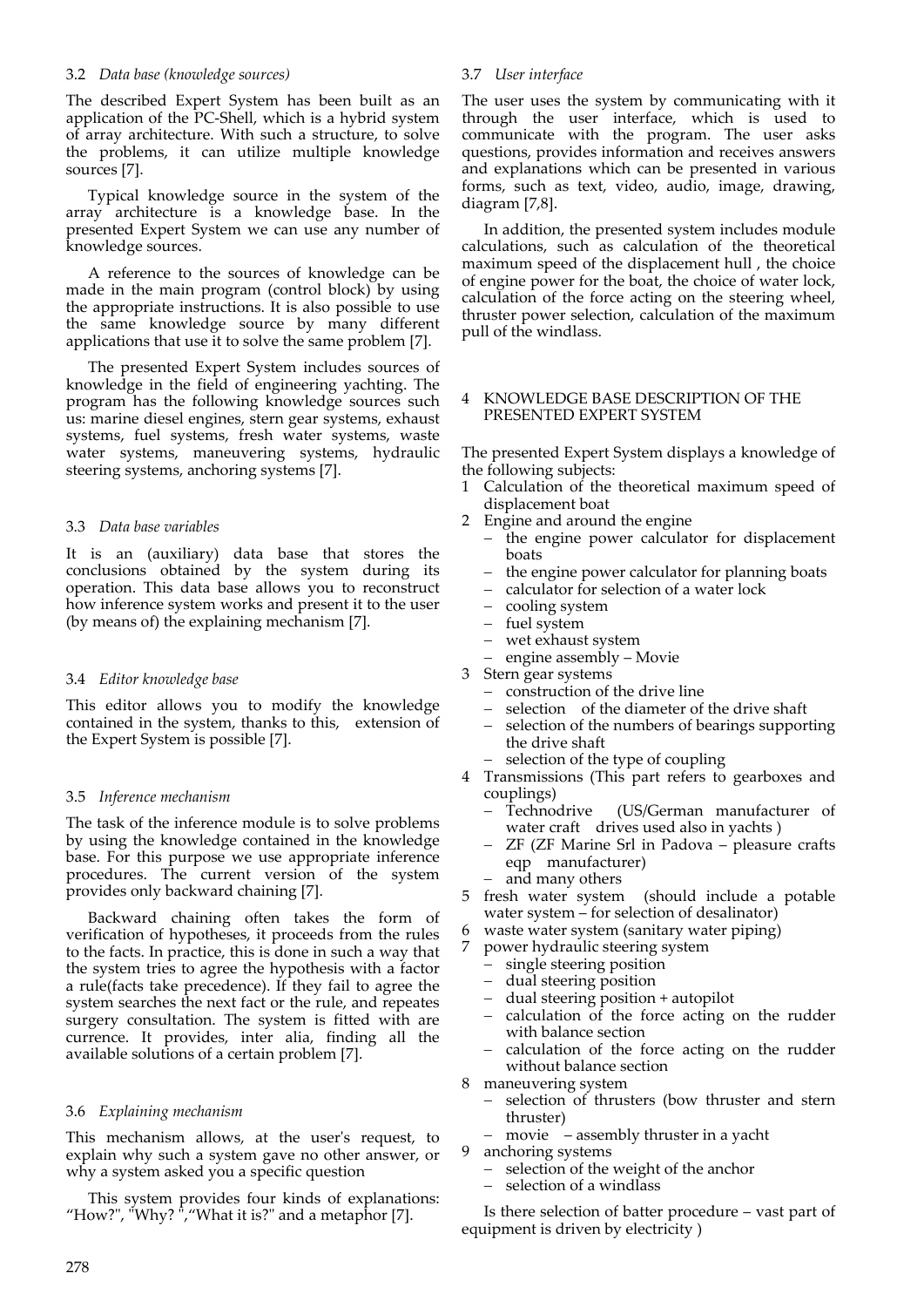An Expert System is designed in such a way that it is easy to enter a new source of knowledge into the system, that is for example, together with the development of technology, the knowledgeable engineer can enter new information into the system.

# 5 AN EXPERT SYSTEM PRESENTATION

|                            | An expert system for the yacht industry |
|----------------------------|-----------------------------------------|
| MSc. Eng. Tomasz Gonciarz, | E: tomasz@gonciarz.pl                   |

Figure 2. The Expert System welcome screen

| T. CAPCRT SYSTEM for aggressing the decing and production of packet? |                                                                                                                                               |            |                          |
|----------------------------------------------------------------------|-----------------------------------------------------------------------------------------------------------------------------------------------|------------|--------------------------|
|                                                                      | ABOUT M. BOAT SPEED CALCULATOR (INGRA AND ARTIAG THE ENGINE) STERN GEAR SYSTEMS. TRANSABSICHES, FRESH WATER DISTANCE INVESTIGATION CONTINUES. |            | <b>AANGAMING SYSTEMS</b> |
| <b>MOTOR DISTURB</b>                                                 | Engine power taltidates                                                                                                                       |            |                          |
|                                                                      | interest bunded free & for mail surfamil-                                                                                                     | <b>See</b> |                          |
|                                                                      | afterward allow to provide a high-                                                                                                            | Roard      |                          |
|                                                                      | <b>Cooking tuidem</b>                                                                                                                         | - 20       |                          |
|                                                                      | Fuel critical                                                                                                                                 |            |                          |
|                                                                      | change of the school system                                                                                                                   |            |                          |
|                                                                      | Engine posensity - Moule                                                                                                                      |            |                          |

Figure 3. Main Menu of dialog box

In Fig. 3 is a view the Main Menu functions. The user selects a tab with a problem whose solution is looking for.



Figure 4. The Engine Power Calculator of dialog box

In Fig. 4 a view of the function which enables the calculation of the required engine power for the boat is shown. The user selects from the Main Menu functions "Engine power calculator" and enters values such as the length and width of the hull at the water line, draft and number of engines. After clicking the Calculate button the required engine power for the boat Ne is returned.

| Windlass selection via calculate the maximum pull / lift                                                                    |
|-----------------------------------------------------------------------------------------------------------------------------|
| Fill in:                                                                                                                    |
| <b>D</b> - Chain wire diameter                                                                                              |
| L1 - Chain length                                                                                                           |
| L2 - Rope lenght                                                                                                            |
| C - The weight of the anchor                                                                                                |
| $D =$<br>[mm]<br>$\mathbf{v}$                                                                                               |
| $L1 =$<br>[ <sub>m</sub> ]                                                                                                  |
| $L2 =$<br>[ <sub>m</sub> ]                                                                                                  |
| $C =$<br>[kq]                                                                                                               |
| Note:                                                                                                                       |
| When selecting the windlass from supplier, take care that the<br>chain size is applicable to the windlass being considered. |
| $Result =$<br>[kq]                                                                                                          |
|                                                                                                                             |
| close<br>calculate                                                                                                          |

Figure 5. The windlass selection calculator of dialog box

Fig. 5. What pull capability of windlass will I need?

The only meaningful way to rate anchor winch performance is by looking at what it will lift and at what speed. The two things to consider are:

- the maximum pull capability
- the working load of the winch

Maximum pull (sometimes referred to as stall load) is the maximum short term or instantaneous pull of the winch. Working load is generally rated about a third of the maximum pull and is usually considered to be the load that the winch is pulling once the anchor is off the bottom. To determine your required maximum pull capability, complete the calculation above. Fill in: D – chain wire diameter, L1 – chain length, L2 – rope length, C – weight of the anchor. And after clicking the Calculate button the result is the maximum pull.

#### 6 ASSESSMENT OF THE PRESENTED EXPERT SYSTEM

The assessment of the Expert System in terms of its construction, usefulness, accuracy has been divided into two stages, through which an objective evaluation has been made.

# **First step**. Rating the knowledge base.

The knowledge base is the foundation of the Expert System. It contains facts and rules that are necessary to solve the problem in the field. Knowledge that is stored in the form of rules, was subjected to a detailed assessment of six experts. The experts assessed the correctness of constructed rules and stored facts in terms of its content.

Assessment by the experts included all of the rules stored in the knowledge base.

To obtain high‐quality of the knowledge base they used the following assumptions. If the rule obtains less than 70% of the average of all evaluations of the respondents, then the rule is discarded from the source of the knowledge and replaced with another one, that is also subjected to evaluation.